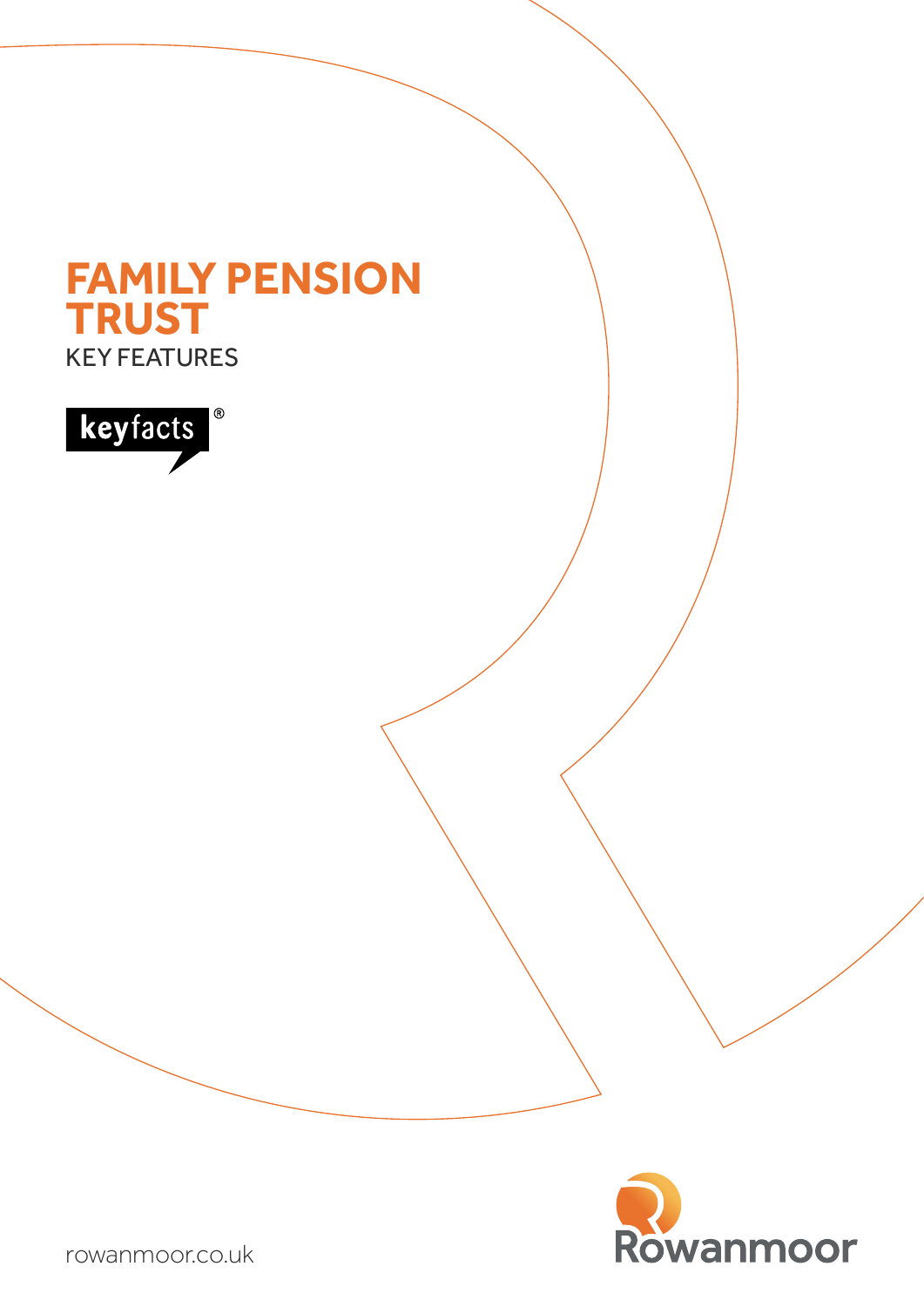# **CONTENTS**

| <b>Family Pension Trust</b>                                                 | 3  |
|-----------------------------------------------------------------------------|----|
| - Its aims                                                                  | 3  |
| - Your commitment                                                           | 3  |
| – Risks                                                                     | 3  |
| <b>Questions and Answers</b>                                                | Δ  |
| - What is a family pension trust?                                           | 4  |
| - Why is it tax-efficient?                                                  | 4  |
| - Who can be a member?                                                      | 4  |
| $-$ Who are the scheme trustees?                                            | 4  |
| - What responsibilities does a trustee have?                                | 5  |
| - What is the role of the chairperson?                                      | 5  |
| - What responsibilities do you have for our<br><b>Family Pension Trust?</b> | 5  |
| - What are the scheme's banking arrangements?                               | 6  |
| - What can Linvest in?                                                      | 6  |
| - Can I invest in property?                                                 | 8  |
| - How much can be paid into my fund?                                        | 8  |
| - Is there a limit on the size of my fund?                                  | 9  |
| - Can existing benefits be transferred into my fund?                        | 9  |
| - Is borrowing allowed?                                                     | 10 |
| - Can benefits be transferred from my fund?                                 | 10 |
| - When can I take benefits?                                                 | 10 |
| - Can I take benefits as a lump sum?                                        | 10 |

#### Questions and Answers Continued

| - What are my options for regular pension income?                     | 11 |
|-----------------------------------------------------------------------|----|
| - Are any benefits paid if I die?                                     | 11 |
| - What happens if I die before age 75                                 | 11 |
| - Who is a dependant?                                                 | 11 |
| - What happens if I die after I reach age 75?                         | 11 |
| - What happens if I die whilst receiving a<br>scheme pension?         | 12 |
| - What happens if I die whilst receiving an annuity?                  | 12 |
| - What happens if my beneficiaries die whilst<br>receiving a pension? | 12 |
| - What are the charges?                                               | 12 |
| - Why should I choose Rowanmoor?                                      | 13 |
| - Can I change my mind?                                               | 14 |
| - If something goes wrong, am I entitled to<br>compensation?          | 14 |
| - What if I have a complaint?                                         | 14 |
| <b>Technical Note</b>                                                 | 15 |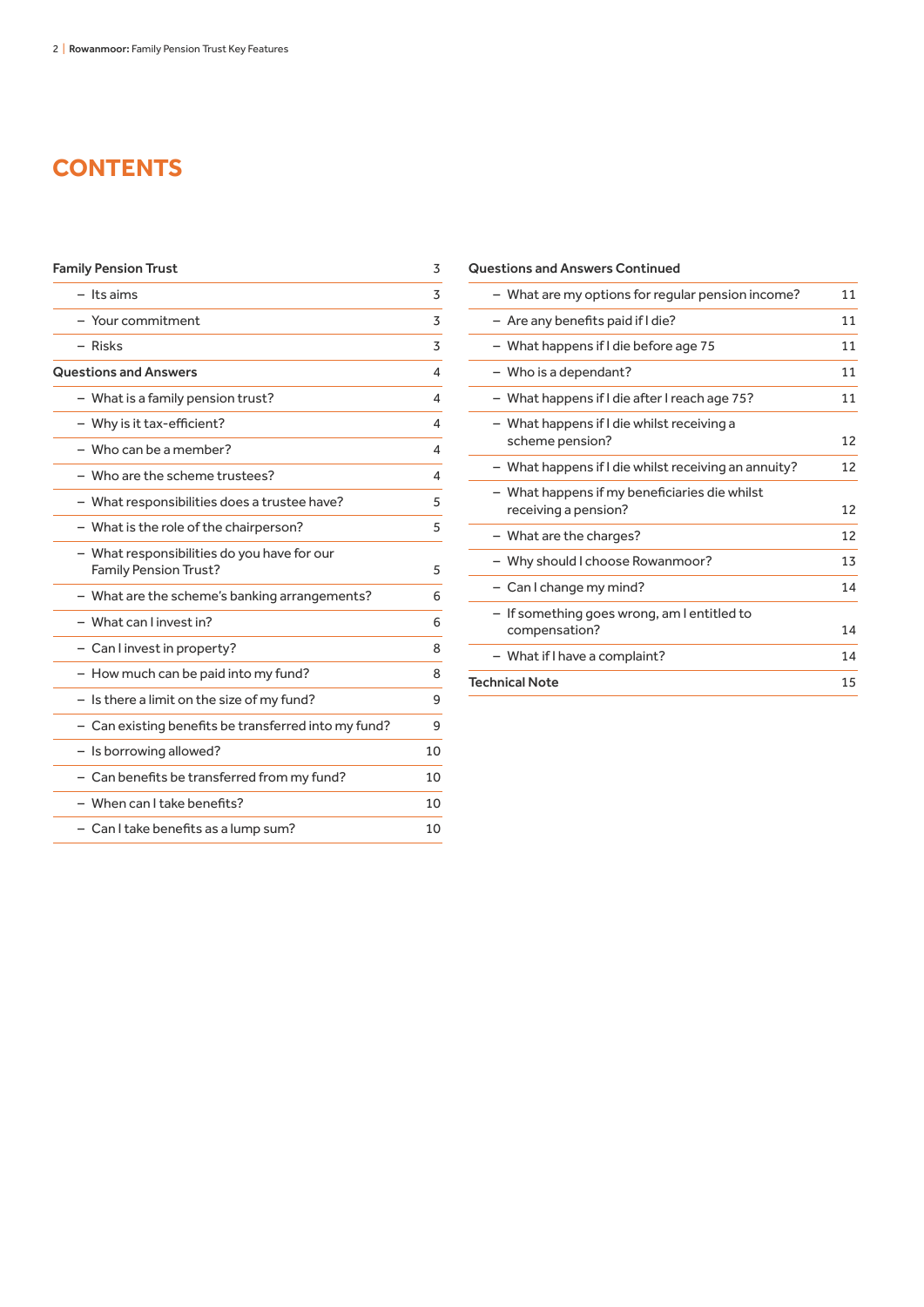# **FAMILY PENSION TRUST**

The Financial Conduct Authority is the independent financial services regulator. It requires us to give you this important information to help you decide whether a Rowanmoor Family Pension Trust is right for you. You should read this document carefully so that you understand what you are buying and then keep it safe for future reference.

Eligible members may also invest some or all of their funds in one or more common investment funds established within the scheme. Common investment funds can then be used to invest in assets that are shared.

A Rowanmoor Family Pension Trust is a pension arrangement that offers substantial benefits in pension and tax planning. It is an individually registered pension scheme for more than one member, where at least one member is a trustee. Each member has a separate arrangement within the scheme and has full control of their own investments.

#### **Its aims**

A Rowanmoor Family Pension Trust is designed to provide you with:

- a tax-efficient way to build up a pension fund;
- control to invest in assets of your choice;
- flexibility to choose when and how you take your benefits;
- a retirement income for life;
- options for providing benefits for your dependants and nominated beneficiaries following your death;
- the ability to make joint investments with other Family Pension Trust members.

#### **Your commitment**

To be a member of a Rowanmoor Family Pension Trust you will need:

- a single contribution of at least £100 gross, made by you or on your behalf, unless other benefits are to be transferred;
- to inform us if contributions in a tax year exceed the annual allowance, determined by the Government, or your relevant UK earnings;
- to regularly review your pension fund to ensure it will meet your requirements when you take benefits;
- to inform us if you cease to be entitled to tax relief;
- to decide how you wish to receive benefits;
- to agree the appointment of a chairperson;
- to inform us of any changes to your residency;
- to inform us if you cease to be in receipt of relevant UK earnings;
- to fulfil the role of trustee for the scheme if you are appointed, see 'what responsibilities does a trustee have?' on page five;
- to provide us with all relevant information to administer the Family Pension Trust.

#### **Risks**

Circumstances can easily change and a number of factors need to be considered when you decide whether to become a member of a Rowanmoor Family Pension Trust.

- Changes in tax law may reduce the tax advantages offered to you by the scheme.
- Investment performance of your chosen assets may not be in line with the expected return as set out in your investment strategy.
- The risk factors associated with your chosen assets will vary.
- The value of your chosen assets is not guaranteed and can reduce as well as increase.
- Assets such as commercial property may take some time to sell.
- We will reclaim basic rate tax on the net contributions you pay, which could take up to eleven weeks to be received on claims for tax relief of more than £50. Claims for tax relief of less than £50 can only be submitted to HMRC annually after the end of the tax year. This may hold up investments or payment of benefits.
- If you join with other members to invest in shared assets, the trustees may need to sell them if funds are required to pay benefits, or if another member leaves the scheme.
- Breaches of legislation may result in tax charges and penalties being imposed by HM Revenue & Customs (HMRC), which will reduce the value of your fund.

The level of benefits payable from your fund depends upon a number of factors, which include:

- the level of contributions paid into your fund;
- the investment performance of your chosen assets;
- any deductions taken from your fund;
- the rates used to convert your fund to a pension income;
- taxation.

If you take a high level of income from the fund it may not be sustainable.

These factors are liable to change and will affect the size of your fund, either to your advantage or detriment.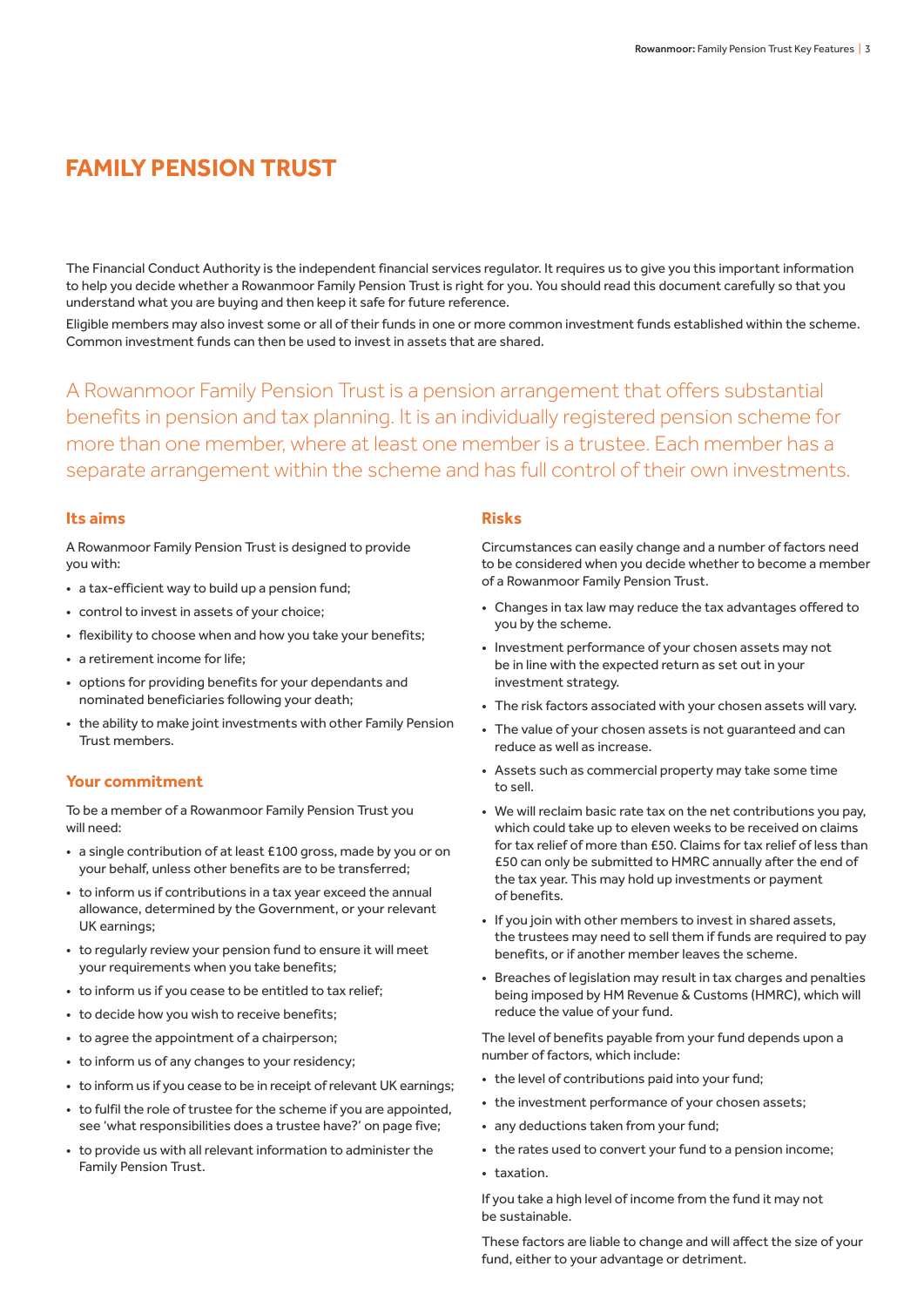### **QUESTIONS AND ANSWERS**

A Rowanmoor Family Pension Trust is a private pension scheme, independently established for the benefit of its members.

#### **What is a family pension trust?**

Upon application, a pension scheme is established under trust and registered with HMRC. Each member has a separate arrangement within the scheme and has full control of his or her own pension investments, subject to the Trust Deed and Rules of the scheme.

#### **Why is it tax-efficient?**

A Rowanmoor Family Pension Trust provides members with considerable tax advantages:

- a member's personal contributions normally benefit from tax relief (see 'how much can be paid into my fund?' on page eight);
- contributions made by an employer qualify for tax relief in the year they are made, provided they are wholly and exclusively for the purposes of the employer's trade;
- investments (other than dividend income) grow free from UK capital gains tax and income tax;
- a pension commencement lump sum, or 25% of an uncrystallised funds pension lump sum, can be taken from age 55, free of tax;
- lump sum death benefits can be paid free from inheritance tax;
- beneficiaries' income, or lump sum death benefits, can be paid free of tax if a member dies before age 75;
- funds left in the scheme on death can benefit multiple generations, free of inheritance tax.

Information is based on our understanding of current taxation law and HMRC practice, which may change.

#### **Who can be a member?**

Anyone may be a member of a Rowanmoor Family Pension Trust, provided they have the consent of the scheme's member trustees when they join. Members need not belong to the same family; they can be the principals in a business partnership, for example. Whilst the normal maximum number of members is six, we may be prepared to permit larger schemes.

#### **Who are the scheme trustees?**

One or more of the members will be trustees of the scheme. They are known as member trustees. A member trustee must not be:

- a minor;
- a person convicted of an offence involving dishonesty or deception;
- a person with undischarged arrangements with creditors;
- a disqualified director;
- a person of unsound mind;
- any person The Pensions Regulator would not permit as a trustee of an occupational pension scheme.

Any member trustees finding themselves in one of these categories must advise us immediately.

Rowanmoor Trustees Limited is the independent trustee, and together with the member trustees, makes up the scheme trustees.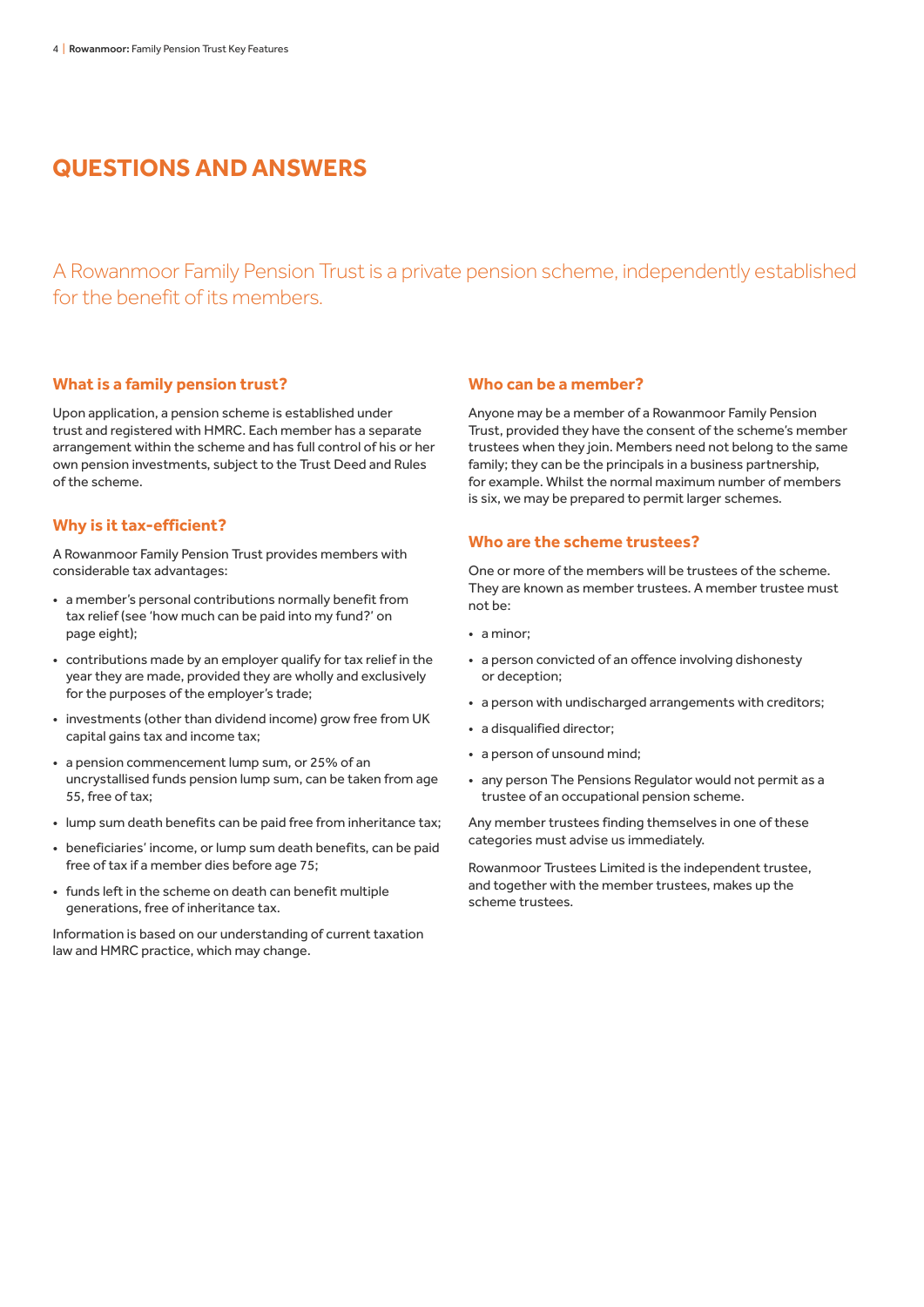#### **What responsibilities does a trustee have?**

It is the duty of the member trustees, Rowanmoor Trustees Limited as independent trustee and Rowanmoor Personal Pensions Limited as scheme operator and scheme Administrator, to ensure that the scheme is properly administered. Trust law requires trustees to act prudently, conscientiously and with the utmost good faith in the best interests of the beneficiaries of the trust. Member trustees have a responsibility to:

- hold regular trustee meetings to which all trustees, including the independent trustee, are invited;
- prepare minutes of all trustee meetings and ensure that the date, time, place,attendees and decisions are recorded;
- ensure your FPT meets the requirements of the Financial Conduct Authority rules and guidance;
- receive investment advice;
- regularly review investments to ensure they remain appropriate;
- prepare the annual accounts for the scheme (we will complete the annual accounts as part of our standard service);
- provide information to the members;
- maintain scheme records for a minimum period of six years.

#### **What is the role of the chairperson?**

The member trustees appoint a chairperson to act on their behalf. The chairperson is our main point of contact with the trustees and must be a scheme member trustee.

The chairperson's role will include authorising the movement of funds between the scheme and common investment fund bank accounts and any other account.

#### **What responsibilities do you have for our Family Pension Trust?**

Under a Rowanmoor Family Pension Trust, Rowanmoor Trustees Limited is the independent trustee for the scheme and Rowanmoor Personal Pensions Limited is the scheme Administrator and the scheme operator. These roles are central to the successful management of the scheme. This is primarily because of the complex nature of pensions and taxation legislation and the need to have a detailed knowledge of HMRC's compliance and audit regime. As scheme Administrator, Rowanmoor Personal Pensions Limited is responsible to HMRC for the establishment and running of the scheme and will carry out the day-to-day administration of the scheme.

We are unable to provide you with financial advice. We strongly recommend that you take appropriate advice from a financial adviser who is suitably qualified and regulated.

Our services include:

- providing legal trust documentation to establish and govern the scheme and, where necessary, amending it;
- registering the scheme with HMRC;
- scheme administration services;
- keeping records of scheme investments, income and expenditure;
- technical support regarding the scheme, its investments and benefits;
- calculating and reviewing benefit payments;
- preparing unaudited scheme accounts and member statements for the year ending 5 April each year to coincide with HMRC's reporting requirements;
- claiming tax relief from and paying tax and charges to HMRC;
- liaising with HMRC where necessary and filing the scheme reports required by them;
- establishing and operating the scheme bank account(s).

We will advise the member trustees, via the chairperson who is appointed to act on the members' behalf, on the regulations affecting their scheme and the requirements of legislation. Representatives from the company are available to attend trustee meetings. As independent trustee, Rowanmoor Trustees Limited must be a co-owner of all assets held as an investment of the scheme.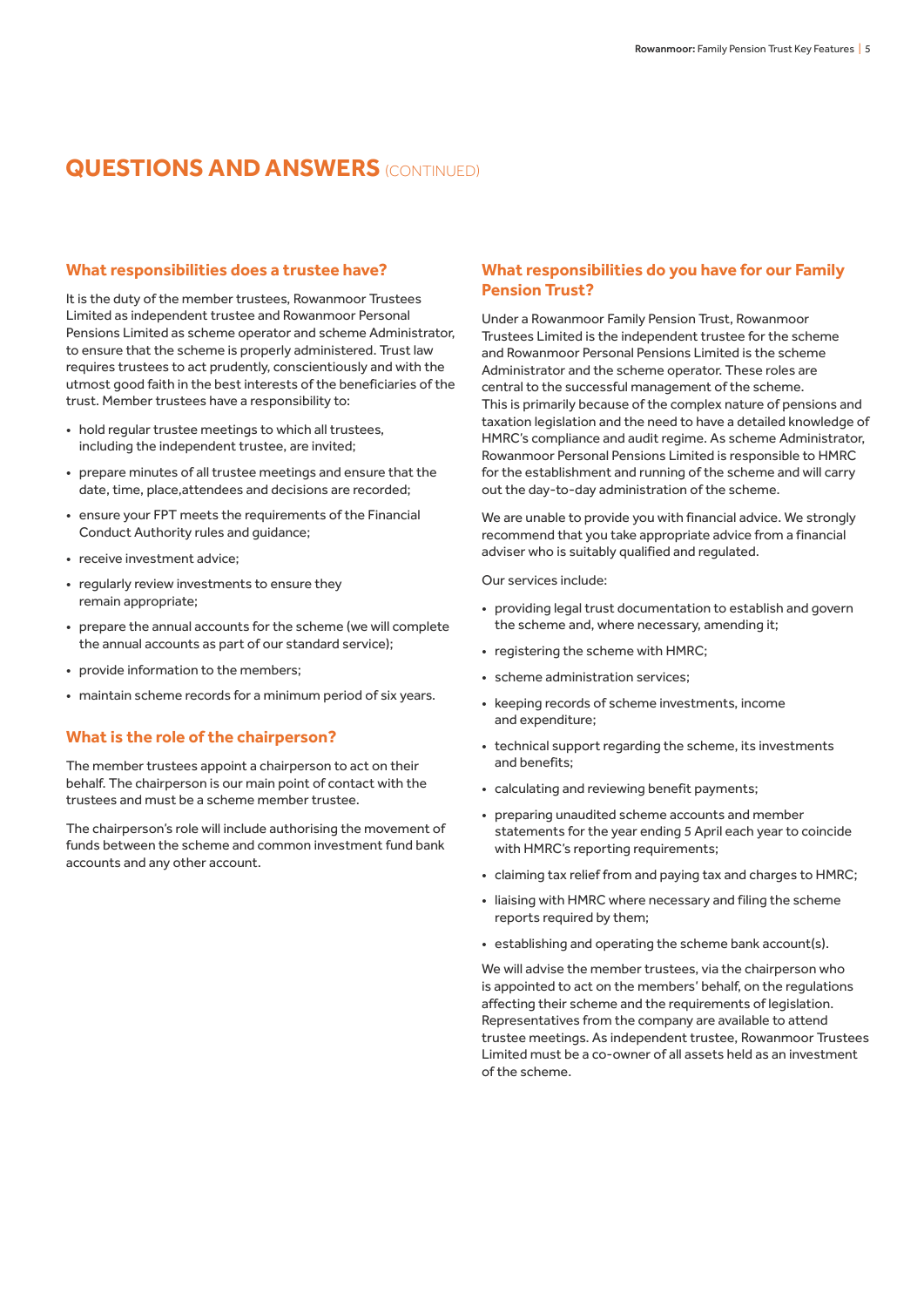#### **What are the scheme's banking arrangements?**

Once we receive notification from HMRC that the scheme has been registered, a scheme bank account is opened with the Trustee's designated bank. This account is used to hold the cash funds necessary to run the scheme. Rowanmoor Trustees Limited, as independent trustee, is sole signatory to the account and acts under instruction from the Family Pension Trust chairperson.

Individual bank accounts will also be opened for each member participating within the scheme. These bank accounts are used to hold members' cash funds. All contributions and returns on investments held within each member's individual arrangement will be paid into their own account. Rowanmoor Trustees Limited, as independent trustee, is sole signatory to these accounts and we will administer their day-to-day operation under instruction from the relevant member. A bank account is also set up for each common investment fund established within the scheme. These bank accounts operate in the same way as the members' accounts, and we will act under instruction from the chairperson.

Details about scheme bank accounts can be found on **[www.rowanmoor.co.uk](http://www.rowanmoor.co.uk)**.

#### **What can I invest in?**

We aim to give you the most comprehensive range of investment choice available under current legislation. We will permit any asset provided:

- the asset does not give rise to an unauthorised payment tax charge:
- we can obtain satisfactory title to the asset;
- ownership of the asset will not give rise to an unacceptable liability or risk.

We will provide guidance on administration requirements and the acceptability of assets in the scheme.

Investments need to satisfy our requirements in relation to all the above factors to be acceptable as scheme investments. If there are subsequent changes to legislation, which affect particular types of assets, making them an unacceptable investment, we reserve the right to disinvest existing assets.

You are free to appoint the investment adviser of your choice to help take advantage of the wide range of investment opportunities open to you. You have complete control over your investments, subject to the Trust Deed and Rules of the scheme and may invest funds independently under your own arrangement, or pool them with other scheme members under one or more common investment funds within the scheme. How well your investments perform before and during retirement will determine the value of the benefits you can draw from your plan. It is important that the choice of investments in your investment portfolio reflects your financial needs and circumstances. Please note that we are not regulated to give investment or financial advice. We do not accept any liability for any decisions you make after receiving advice on the purchase, retention and sale of the investments within your pension. There is no limit to the number of common investment funds that may be established within the scheme.

You may choose whether or not you wish to participate in these funds, subject to the agreement of the member trustees and other members of the fund. Decisions relating to investments held in a common investment fund must be agreed unanimously by all members participating within the fund.

Instructions relating to investments for minors must be made by their parent or appointed legal guardian.

#### Standard investments

These standard investments can be held within our FPT. If the member has elected to simplify, just one portfolio can be held.

- Cash
- Cash funds
- Deposits
- Exchange traded commodities
- Government & local authority bonds and other fixed interest stocks
- Investment notes (structured products)
- Shares in Investment trusts
- Managed pension funds
- National Savings and Investment products
- Permanent interest bearing shares (PIBs)
- Physical gold bullion
- Real estate investment trusts (REITs)
- Securities admitted to trading on a regulated venue
- UK commercial property
- Units in regulated collective investment schemes

#### Non-standard investments

The following investments are eligible under the current legislation and regulatory framework. We will perform additional due diligence on specific opportunities.

- Fixed term bank accounts with terms of more than 30 days
- Exempt Property Unit Trusts (EPUTS)
- Unauthorised Unit Trusts
- Unregulated Collective Investment Schemes (UCIS)
- Qualified Investor Schemes
- Securities in Special Purpose Vehicles
- Limited Partnerships
- Trust-based property syndicates
- Hedge funds
- Offshore bonds
- Unlisted equities (UK and non-UK)
- Unlisted Futures, Options and Warrants
- Unlisted Corporate Bonds
- Unlisted Loan Notes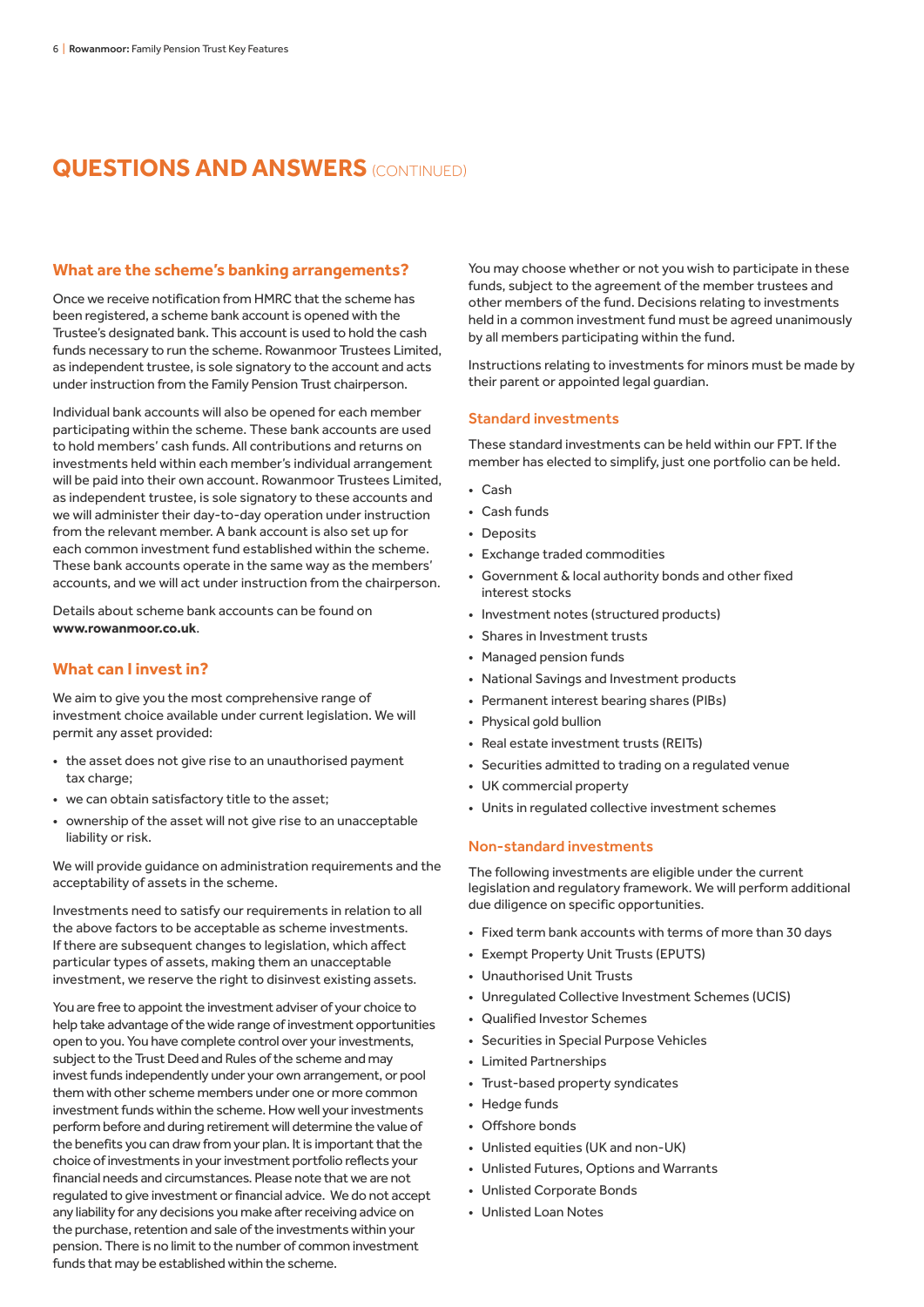While we aim to offer the widest range of investment opportunities possible, some assets cannot be held in our FPT. Including:

- Tangible moveable property including: plant and machinery, wind turbines, solar panels, antiques, fine wine, furniture, jewellery and gemstones, oriental rugs, rare books and stamps, vintage cars, works of art, Krugerrands and yachts
- Residential property (including ground rent)
- Carbon credits
- Harvestable commodities and plantations
- Landbanking
- Life settlements
- Contracts for difference
- Precious Metal investments gold, silver, platinum, copper etc apart from investment grade gold bullion
- Certain types of property

Please see our website **[rowanmoor.co.uk](http://www.rowanmoor.co.uk)** for further details.

There are no limitations on the sale or purchase of assets to or from member trustees or other connected parties but these transactions must be at arm's length.

#### **Can I invest in property?**

Commercial property may be purchased through the scheme as part of the trustees' investment strategy to provide retirement benefits. Buying property from an employer associated with the scheme can be tax-efficient and can inject valuable cash flow into the business, as well as providing a regular income to the Family Pension Trust in the form of rent.

An independent valuation of the property must be obtained prior to purchase. If there are insufficient funds available within the Family Pension Trust you may borrow to buy the property (see 'is borrowing allowed?' on page ten). It is also important to ensure that rent is paid on the due dates and regular rent reviews take place.

Please refer to us for guidance if you are considering property purchase as there are other issues, for example potential contamination from asbestos and various environmental aspects, which will need to be addressed.

You and your employer(s) may contribute to the scheme and it is possible for third parties to make contributions. Our Actuarial Department can provide advice on the level of contribution necessary to fund for specific pension and tax-free lump sum benefits.

#### **How much can be paid into my fund?**

You and your employer(s) may contribute to the scheme and it is possible for third parties to make contributions. Our Actuarial Department can provide advice on the level of contribution necessary to fund for specific pension and tax-free lump sum benefits.

Contributions can be made on behalf of a minor by others, including family members.

#### The annual allowance

The maximum contribution, which can normally be paid to all pension schemes in respect of a member and receive tax relief in one tax year, is known as the annual allowance.

If you qualify as a high earner in a tax year, your annual allowance is reduced, on a tapered sliding scale, depending on your earnings for that year. In addition, if you have already taken some, or all of your benefits, your annual allowance may be restricted to £4,000 per annum as a result of a money purchase annual allowance test.

#### Money purchase annual allowance test

A money purchase annual allowance test is triggered by the following events:

- income received from flexi-access drawdown;
- being in receipt of an uncrystallised funds pension lump sum;
- drawing income in excess of the maximum permitted from capped drawdown (a type of income drawdown available prior to 6 April 2015); and
- being in receipt of flexible drawdown benefits before 6 April 2015.

Any contributions paid by you or on your behalf into any defined contribution scheme will be tested against a money purchase annual allowance limit of £4,000 per annum. If this limit is exceeded, the amount of contributions over £4,000 will give rise to an annual allowance charge.

#### Carry-forward

You may be able to obtain tax relief on contributions in excess of the annual allowance by using any unused annual allowance from the previous three qualifying tax years. A qualifying tax year is one in which you were a member of a registered pension scheme. This facility is called carry-forward. If benefit payments have resulted in the lower money purchase annual allowance being applied no carry-forward will be available.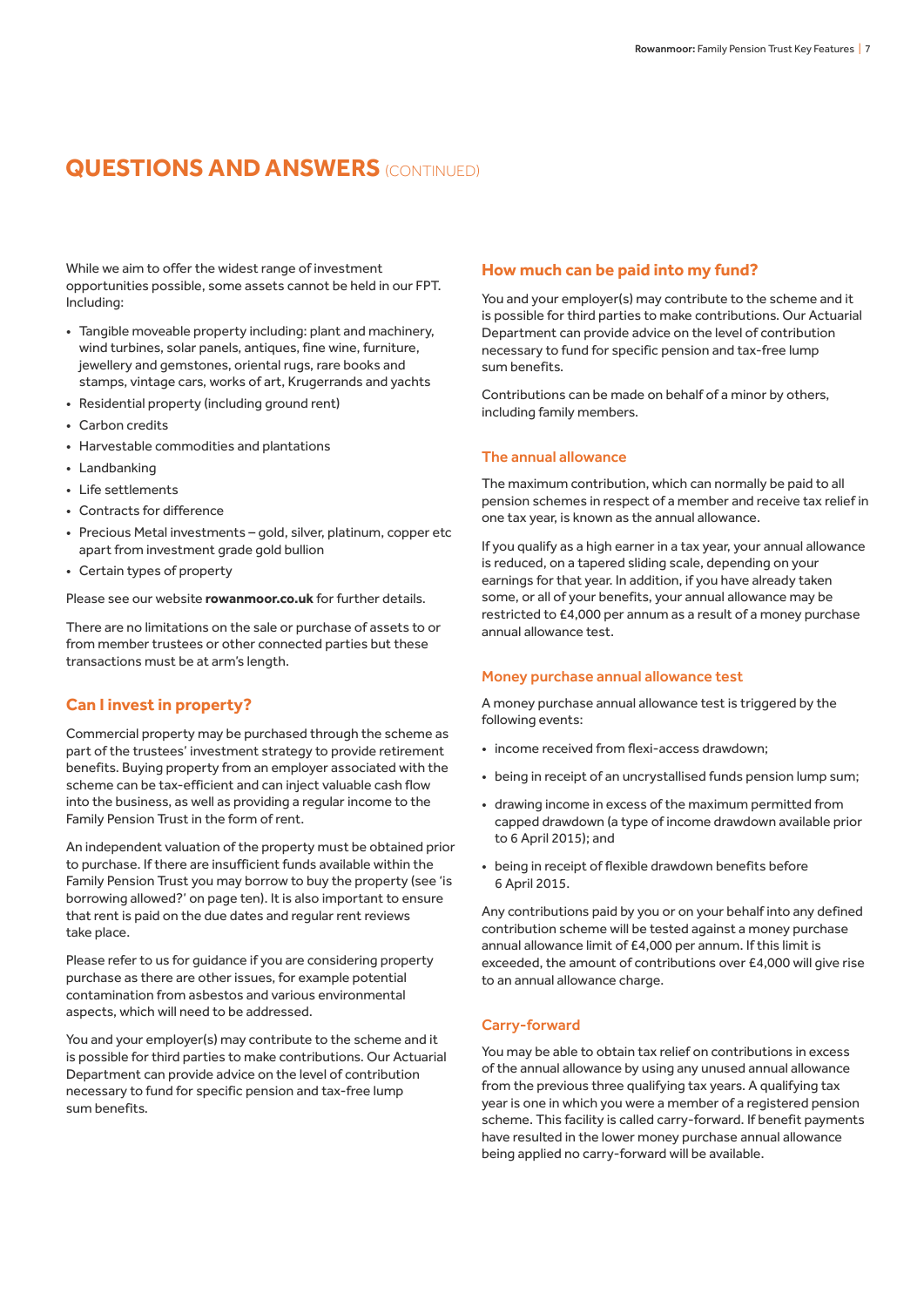#### Member contributions

There is no limit to the contributions you can make, which can include contributions from third parties, but tax relief will only be granted if you are under the age of 75 and resident in the UK. If you are or have been a Scottish resident, the tax relief you receive might be different. Contributions should be paid to the scheme net of basic rate tax. Tax relief will only be granted on contributions up to 100% of your earnings in any tax year and cannot be claimed by third parties, making contributions on your behalf, as they will be treated for tax purposes as if they had been paid by you. Tax relief is also limited by the annual allowance, which may include the total of the current annual allowance and any unused qualifying annual allowance carried forward from previous tax years (see 'carry-forward' on page eight). If you do not have earnings you may contribute up to £3,600 gross (£2,880 net) in each tax year.

We will reclaim basic rate tax relief on your behalf. If you are planning to invest or take benefits you should bear in mind that it can take up to eleven weeks for reclaimed basic rate tax to be received on claims for tax relief of more than £50. Claims for tax relief of less than £50 can only be submitted to HMRC annually after the end of the tax year. Tax relief above the basic rate should be reclaimed via your personal annual self-assessment tax return.

If you benefit from contributions in excess of the annual allowance, or 100% of your earnings in a tax year, you must inform us immediately. In such circumstances you may need to declare this to HMRC and any excess tax we have reclaimed on your behalf will need to be returned.

#### Employer contributions

Employer contributions are unlimited and will receive tax relief in the year they are made, provided they are wholly and exclusively for the purposes of the employer's trade. In addition, tax relief on the employer's total contributions to all registered pension schemes will be spread if they are over £500,000 and constitute an increase of 210% or more over the previous year's contributions. Your employer's accountant should advise on these aspects.

If the total of your employer's contributions plus your personal contributions exceeds the annual allowance and any unused qualifying annual allowance carried forward from previous tax years, then you will have to pay tax on it. We will ensure that if any employer contributions, which are due, are not received in the specified time you are advised of any non-payment in line with The Pensions Regulator's code of practice.

#### **Is there a limit on the size of my fund?**

The lifetime allowance is the maximum pension fund that you can accumulate from all of the pension schemes of which you are a member during your lifetime, without being subject to a tax charge, known as the lifetime allowance charge. Your fund must be tested against the lifetime allowance when you take benefits and again at age 75.

If you have enhanced protection you will not be subject to the lifetime allowance charge. If you have primary, fixed, or individual protection you may be subject to a lifetime allowance charge but based on a lesser amount than if you had no protection.

#### **Can existing benefits be transferred into my fund?**

You may have retirement benefits in other pension arrangements including those already paying drawdown income or other retirement benefits. These could include employer sponsored pension schemes or personal pensions. The assets within these arrangements could be used to fund the scheme and the following possible courses of action should be discussed with a financial adviser.

- Transfer the value of the investments in the other arrangement(s) into the scheme, in cash form or by in specie transfer. This will increase the funds under your control and available for investment. In specie transfer of assets can be a complex process involving several different parties and will usually take longer than cash transfers.
- Assign the other arrangement(s) to become an asset of the scheme. Assets assigned to the scheme may be invested within your individual pension arrangement, or one or more of the common investment funds. Assigning another arrangement to become an asset of the scheme increases the overall value of the scheme and contributions to the other arrangement may continue, unless enhanced protection or fixed protection has been claimed. This option is often taken when there are reasons why a transfer of investments is not preferable. This could include a penalty if the funds are moved, or the loss of certain rights such as guaranteed annuity rates.
- Make the other arrangement(s) paid-up, and leave the funds with the existing provider. This option may be preferred if there are severe penalties on the fund if a transfer proceeds, or if there are guaranteed annuity rates attached to the arrangement and you do not wish it to be assigned.
- Continue to run the other arrangement(s) alongside the new scheme. Care must be taken to ensure that contributions to all pension arrangements do not exceed the annual allowance.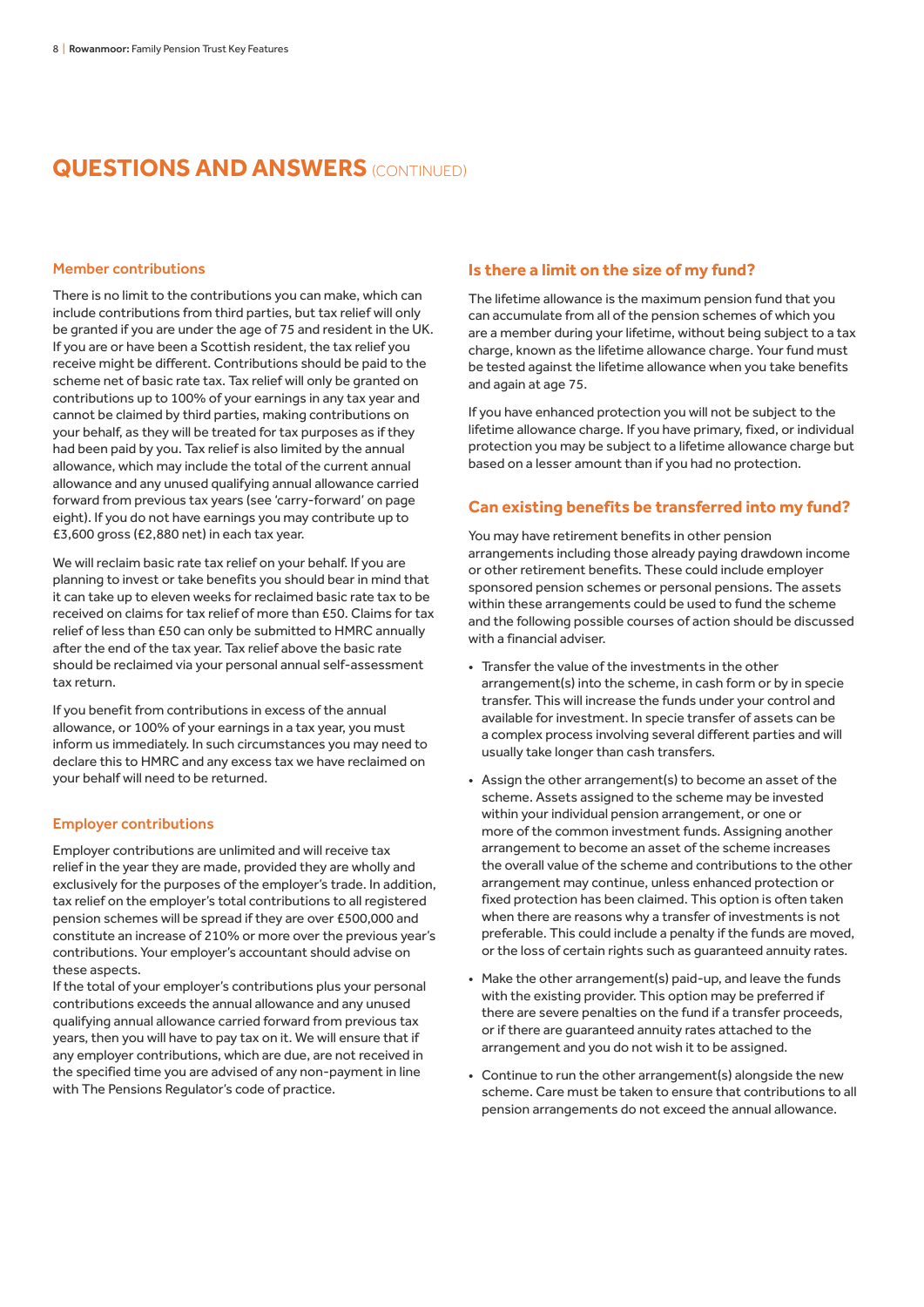#### **Is borrowing allowed?**

The scheme may borrow money from lenders to purchase particular assets, or to otherwise benefit the Family Pension Trust. This could include borrowing to provide a member's benefit that has become payable. The maximum the Family Pension Trust can borrow is 50% of the net fund value of all scheme assets at the date of the loan. Prior written agreement of the members whose funds are included in the borrowing calculation must be obtained.

The terms and conditions of any borrowing must be authorised by Rowanmoor Trustees Limited and all member trustees. Rowanmoor Trustees Limited must be a party to the loan documentation.

#### **Can benefits be transferred from my fund?**

You can transfer your pension benefits from the Family Pension Trust into another pension scheme, provided it is a UK recognised pension scheme or an overseas pension scheme that qualifies for HMRC approval. Any transfer of benefits should be discussed first with your financial adviser.

You will need to consider any joint investments with other scheme members that may need to be converted into cash form before you can make a transfer. It may, in some cases, be possible to transfer assets in specie.

The Family Pension Trust will be closed once the last member of the scheme has completed the transfer of their benefits.

#### **When can I take benefits?**

A Rowanmoor Family Pension Trust offers you the widest choice of options available when taking your benefits allowing you to phase your retirement income, to suit your own circumstances.

You may start to take your benefits at any time from age 55. It may be possible to take benefits earlier if you are in serious ill health.

It is important you take advice from a suitably qualified professional before taking benefits, as the choices you make will affect both your retirement income and the level of contributions you can make to a pension scheme in the future.

You do not have to retire or stop work in order to take benefits from the Family Pension Trust. Benefits may be taken in stages; the full value of your fund does not have to be used to provide benefits at one time.

When you take benefits from the scheme, and again at age 75, the total value of the funds held within your Family Pension Trust and any other pension arrangements you have, will be tested against the current lifetime allowance. If the lifetime allowance is exceeded, there will be an additional tax charge, unless you have obtained pension protection.

#### **Can I take benefits as a lump sum?**

#### Pension commencement lump sum

The use of all or part of your fund to provide a tax free lump sum and flexi-access drawdown (see the flexi-access drawdown section below) is called `crystallisation'. Normally, the maximum tax-free lump sum that you can take is 25% of the crystallised fund you use to provide pension benefits, up to the lifetime allowance. This is known as a pension commencement lump sum. However, you may be entitled to more than this amount if lump sum, fixed or individual protection has been obtained. Your financial adviser can explain this further.

#### Uncrystallised funds pension lump sum

To release all, or part of your fund for immediate payment is known as an uncrystallised funds pension lump sum. This differs from flexi-access drawdown (see flexi-access drawdown on this page) as the total fund released is taken at once. Twenty five percent of the uncrystallised funds pension lump sum is paid taxfree, with the rest treated as earned income and liable to income tax. A money purchase annual allowance test is triggered when taking benefits this way (see 'how much can be paid into my fund?' on page eight). An uncrystallised funds pension lump sum is not available to you if you have tax-free lump sum protection, or rights to a lump sum of more than, or less than, exactly 25%. Please note that when taking an uncrystalised funds pension lump sum the fund is not crystalised.

#### **What are my options for regular pension income?**

Any pension taken from your crystallised fund will be treated as earned income and is therefore liable to income tax.

#### Flexi-access drawdown

You may draw an income from the scheme through flexi-access drawdown. There is no restriction on the amount you can take, or on the frequency of payments. Following receipt of income from flexi-access drawdown a money purchase annual allowance test will be triggered (see 'how much can be paid into my fund?' on page eight).

#### Lifetime annuity

A lifetime annuity is purchased from a life assurance company. The annuity must be payable up to your death, or the end of any guarantee period should you die within this period.

The annuity may be level or incorporate annual increases and may also allow for dependants' pensions to be paid after the death of the annuitant.

#### Short-term annuity

A short-term annuity is purchased from a life assurance company and is payable for a term of no more than five years.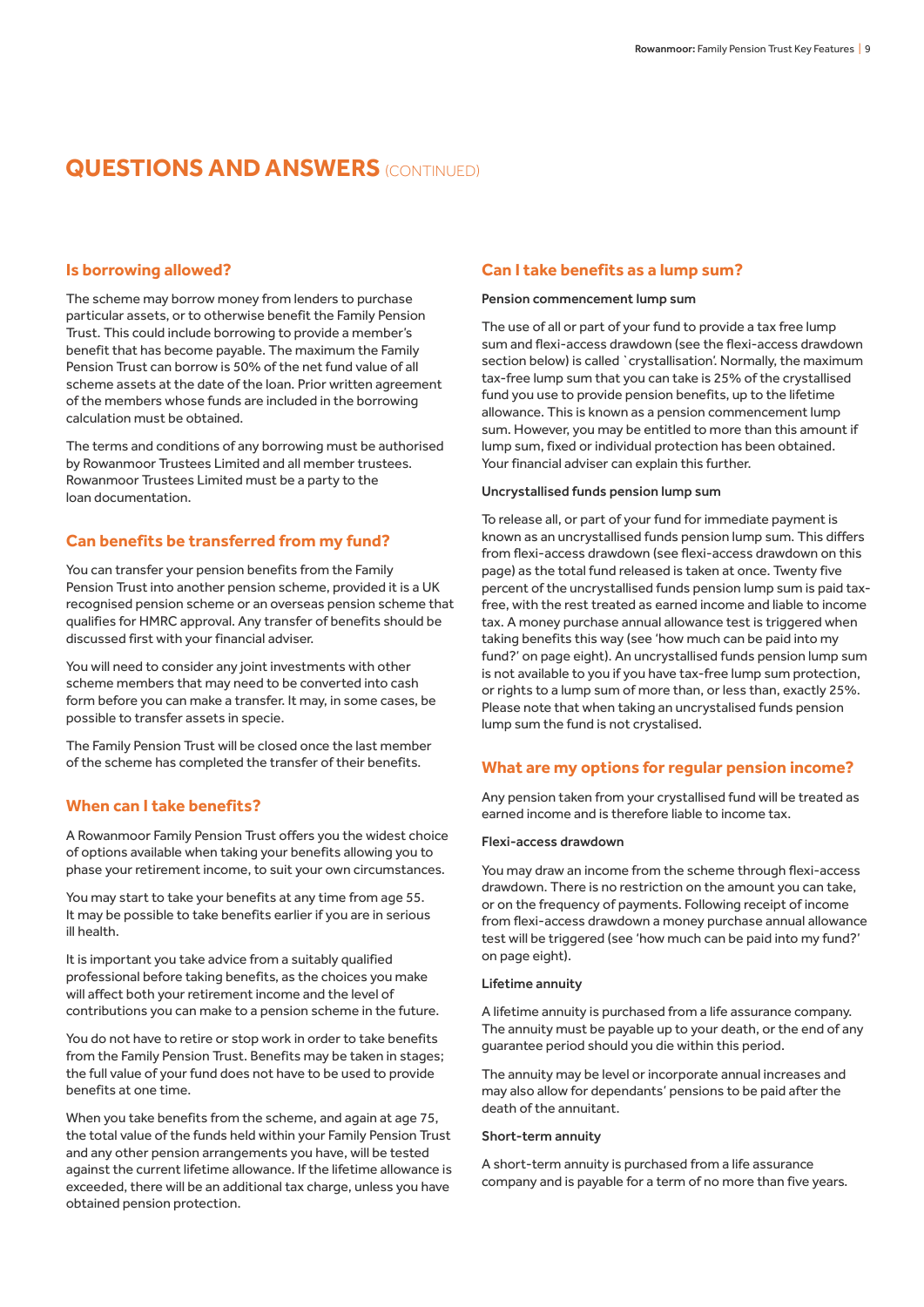#### **Are any benefits paid if I die?**

The death benefits which can be paid when you die vary, depending on your age when you die.

Death benefits will be paid to your nominated beneficiaries, who may be dependants, nominees or successors, at the discretion of the member trustees with the agreement of the operator.

#### **What happens if I die before age 75?**

In the event of your death before age 75, before taking benefits or whilst receiving income drawdown, your funds, up to the current lifetime allowance, can be paid, tax-free as a lump sum. The tax-free lump sum only applies if paid within two years of the death of the member.

Alternatively, the whole of the fund, up to the lifetime allowance, may be used to provide beneficiaries' pensions tax-free. Pension benefits may be taken as follows:

- beneficiaries' flexi-access drawdown;
- beneficiaries' lifetime annuity.

#### **Who is a dependant?**

A dependant is defined as one of the following at the death of the member:

- a spouse or civil partner;
- a child of the member who;
- is under 23;
- is over 23 and dependent on grounds of physical or mental impairment;
- is taking, or is to take, dependant's drawdown and who reached their 23rd birthday after 15 September 2016;
- a person who is not a spouse, civil partner, or child of the member, but
- is financially dependent on the member;
- has a financial relationship with the member and a mutual dependency;
- is a person who is dependent on the member on the grounds of physical or mental impairment.

#### **What happens if I die after I reach age 75?**

If you die at, or after, age 75, before taking benefits or whilst receiving income drawdown, your fund can be paid to your beneficiaries as a lump sum taxed at the recipient's marginal rate of income tax. If the beneficiary is not an individual, for example a trust fund or a company, a 45% tax rate will apply.

Alternatively, your fund may be used to provide beneficiaries' pensions. Any beneficiaries' pensions will be taxed as earned income. Pension benefits may be taken as follows:

- beneficiaries' flexi-access drawdown;
- beneficiaries' lifetime annuity.
- OR

If there are no dependants, the death benefits can be given to a charity, tax-free.

#### **What happens if I die whilst receiving a scheme pension? (scheme pension no longer offered)**

Benefits can continue to be paid to your nominated beneficiaries until the end of any guarantee period, taxed as earned income. After any payments in the guarantee period benefits may be taken as follows:

- cash lump sum to the beneficiary to the maximum of the original fund less any pension payments already paid, tax-free if you die before age 75, or paid less tax at the recipient's marginal rate of income tax from age 75;
- dependant's flexi-access drawdown, taxed as per the cash lump sum;
- dependant's lifetime annuity, taxed as earned income.

All death benefits are payable at the discretion of the trustees and subject to available funds.

#### **What happens if I die whilst receiving an annuity?**

For lifetime or short-term annuities death benefits will vary and will be based upon the options selected by you when buying your annuity.

All death benefits are payable at the discretion of the trustees and subject to available funds.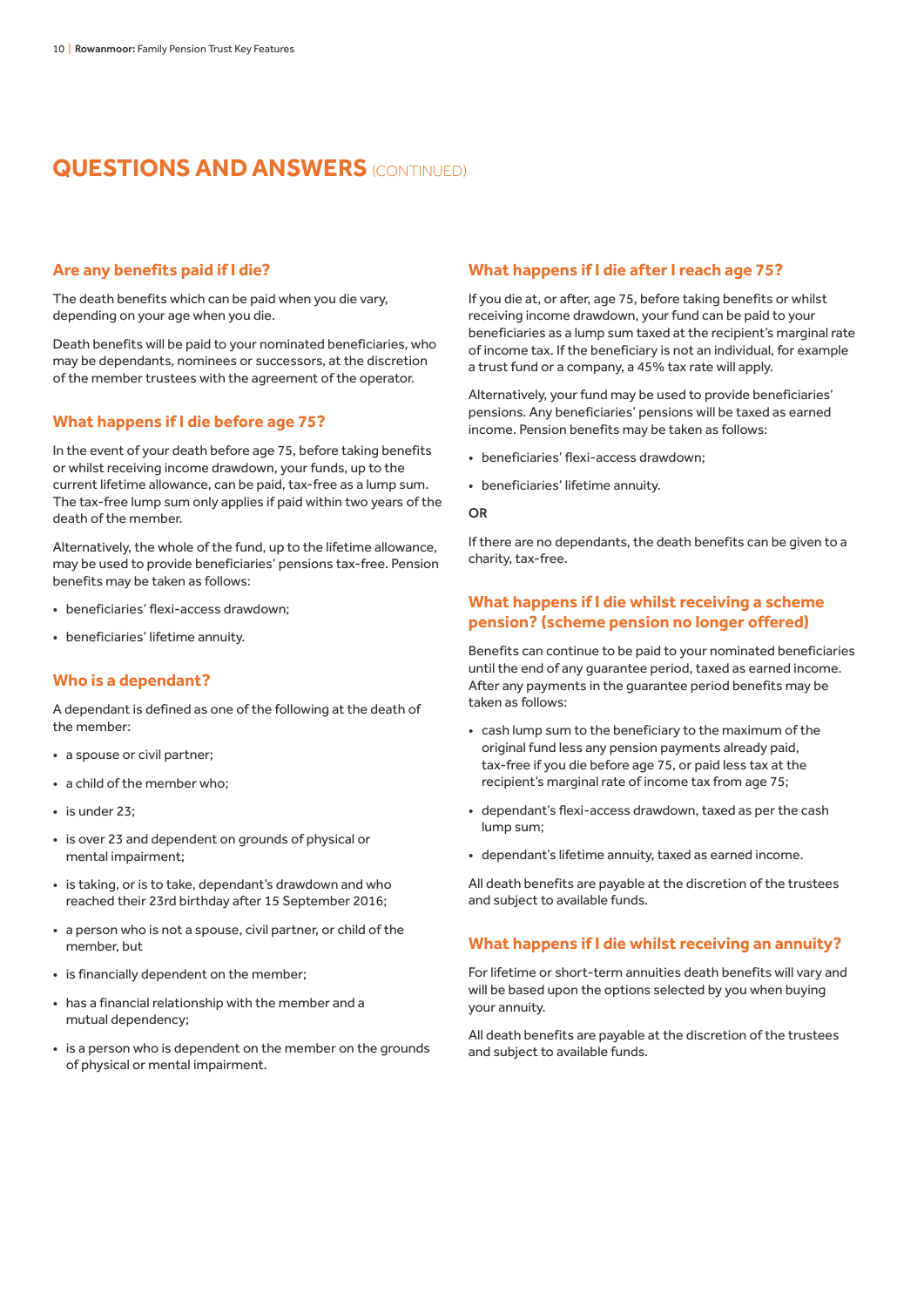#### **What happens if my beneficiaries die whilst receiving a pension?**

If an individual receiving beneficiaries' flexi-access drawdown income dies, the same death benefits will be available for their nominated beneficiaries, known as successors. Tax treatment of payment to successors will depend on whether the first beneficiary died before reaching age 75 or not; not the age of the original member at the time of their death. If the successor dies and funds still remain available, the same options are available to their successors and tax treatment is dependent on their age at death.

#### **What are the charges?**

The charges that are associated with a Rowanmoor Family Pension Trust can be found in our separate Fee Schedule document, which forms part of the Rowanmoor Family Pension Trust application pack. Our fees will be directly deducted from the scheme.

It is the member trustees' responsibility to ensure that there is sufficient cash in the Family Pension Trust to pay associated fees, pension benefits and any other outgoing payments. We require a minimum of £3,000 to be held in cash, or other easily realisable assets, at all times in order to meet ongoing liabilities that may arise.

#### **Why Rowanmoor?**

Rowanmoor is one of the UK's largest independent SSAS providers and a provider of bespoke self-invested personal pensions (SIPPs) and Family Pension Trusts (FPTs). It has extensive experience in the field of self-administered pensions.

We launched the Rowanmoor Family Pension Trust, the UK's first Family SIPP, in 2006.

By working closely with you and your advisers we help you to achieve your goals and ensure you stay informed, involved and in control of the Family Pension Trust. Our role is to provide the supporting administrative framework for your Family Pension Trust and guidance on legislative issues, so that you can gain maximum benefit from your Family Pension Trust and can focus on what is important to you.

A Rowanmoor Family Pension Trust is structured to allow the widest range of retirement and investment options permitted under legislation. We are able to support requests for alternative investments, such as gold bullion and unquoted shares. Requests for alternative investments undergo a due diligence review process and those which pass we consider to be acceptable investments under one of our schemes. Every pension scheme registered in the UK must have a scheme Administrator and we take on the responsibility and risks associated with this role for the schemes we establish. We believe our fees are competitive for the bespoke service we offer and our fee menus are as comprehensive as possible, with specific events listed and the charges quantified.

We work with our customers to find practical solutions to their problems and are proactive in maintaining relationships. When dealing with our customers, our approach is to use common sense, joined-up thinking and to be proactive with our communications.

In-house Actuarial, Pensions Technical, Property and Fund Accounts teams are available to provide specialist assistance to our staff and customers on the more complex aspects of pension arrangements, such as property investments, and options when taking retirement benefits. We undertake all actuarial work associated with our schemes in-house.

We are a true service provider, focussed on sustaining high-quality, friendly, efficient and professional pension administration services. Over the years we have won the confidence of some of the country's major life offices, who have entrusted us to administer their own SSAS portfolios from our administration centres in Salisbury and Bolton.

Rowanmoor's focus is on growth, whilst always ensuring service quality is maintained through investment in our staff, systems and services.

If you would like more information about Rowanmoor and our products and services, please visit **[www.rowanmoor.co.uk](http://www.rowanmoor.co.uk)** or call our Sales Support Team on **01722 443742** company and is payable for a term of no more than five years.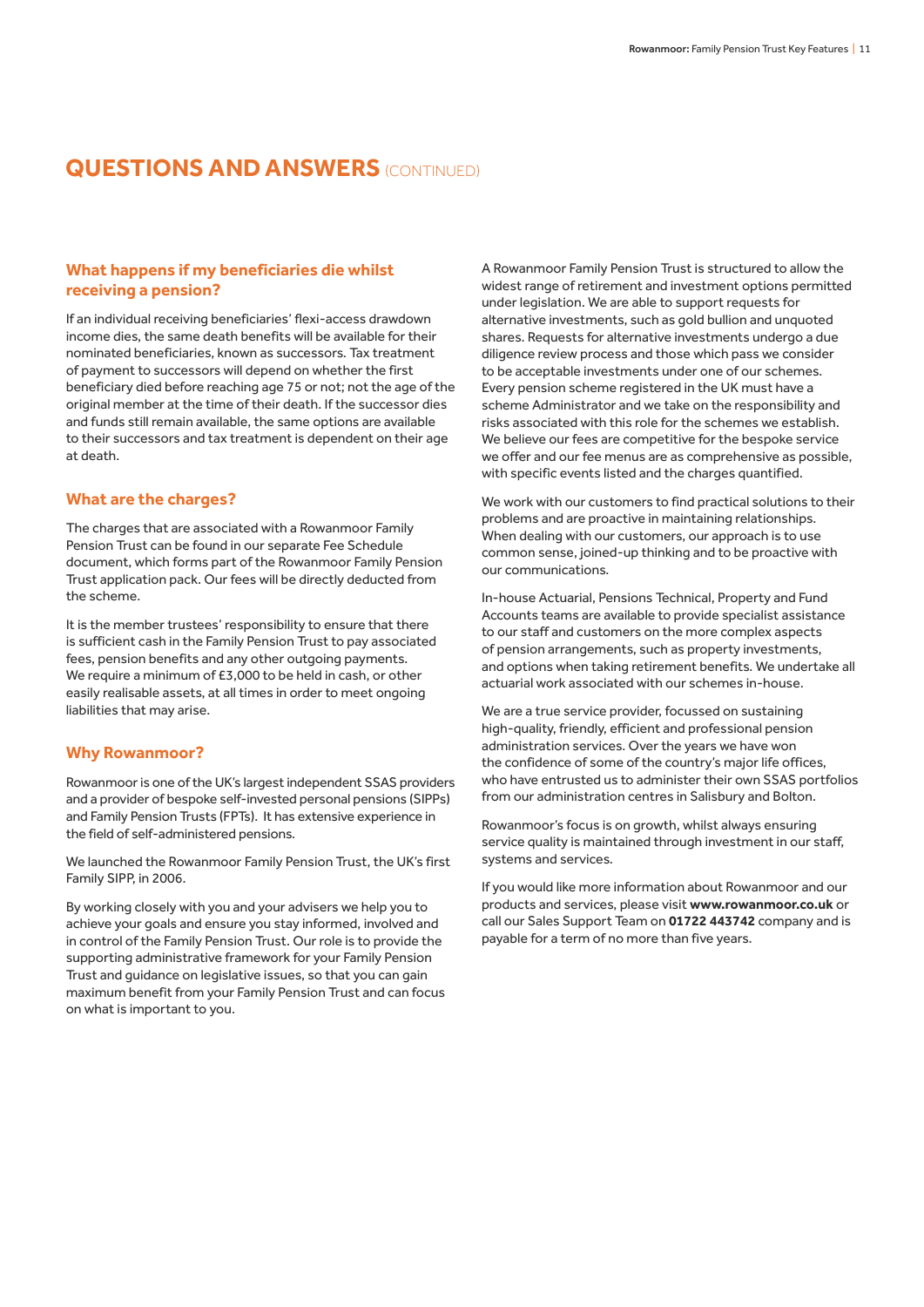#### **Can I change my mind?**

You have the right to cancel membership of your Family Pension Trust within 30 days of inception. However, you also have the option to waive your rights to cancellation, as it will not be possible to establish your Family Pension Trust during the 30 day cancellation period. This means the application for registration with HMRC will not be made. It will also not be possible to make contributions or investments, or transfer existing benefits during the cancellation period, unless you waive your rights.

We will assume you have waived your cancellation rights unless you delete the appropriate section in the declaration in our Family Pension Trust Member Questionnaire.

Please remember that by choosing to waive your cancellation rights for membership of the Family Pension Trust, any cancellation rights relating to investments within it, or for any transfers, will not automatically be waived.

If you do not understand the impact of waiving cancellation rights you should seek advice before making a decision.

#### **If something goes wrong, am I entitled to compensation?**

The Financial Services Compensation Scheme offers compensation when an authorised firm is unable, or likely to be unable, to pay claims against it.

Rowanmoor Personal Pensions Limited is covered by the Financial Services Compensation Scheme. You may be entitled to compensation from the scheme if we cannot meet our obligations.

The Financial Services Compensation Scheme also covers eligible investments within the scheme. You may be able to claim if an authorised operator of the underlying assets within your Family Pension Trust fails. Further information is available from the Financial Conduct Authority and the Financial Services Compensation Scheme.

#### **What if I have a complaint?**

Rowanmoor Personal Pensions Limited operates a complaints procedure in accordance with the guidelines of the regulator the Financial Conduct Authority. Please contact:

Rowanmoor Rowanmoor House 46-50 Castle Street **Salisbury** SP1 3TS

Tel: 01722 445 725 Email: [complaints@rowanmoor.co.uk](mailto:complaints%40rowanmoor.co.uk?subject=)

If you are not satisfied with the outcome, you can write to:

Financial Ombudsman Service Exchange Tower London E14 9SR

You may also refer to:

Pensions Ombudsman 10 South Colonnade Canary Wharf London E14 4PU

Making a complaint will not prejudice your legal rights.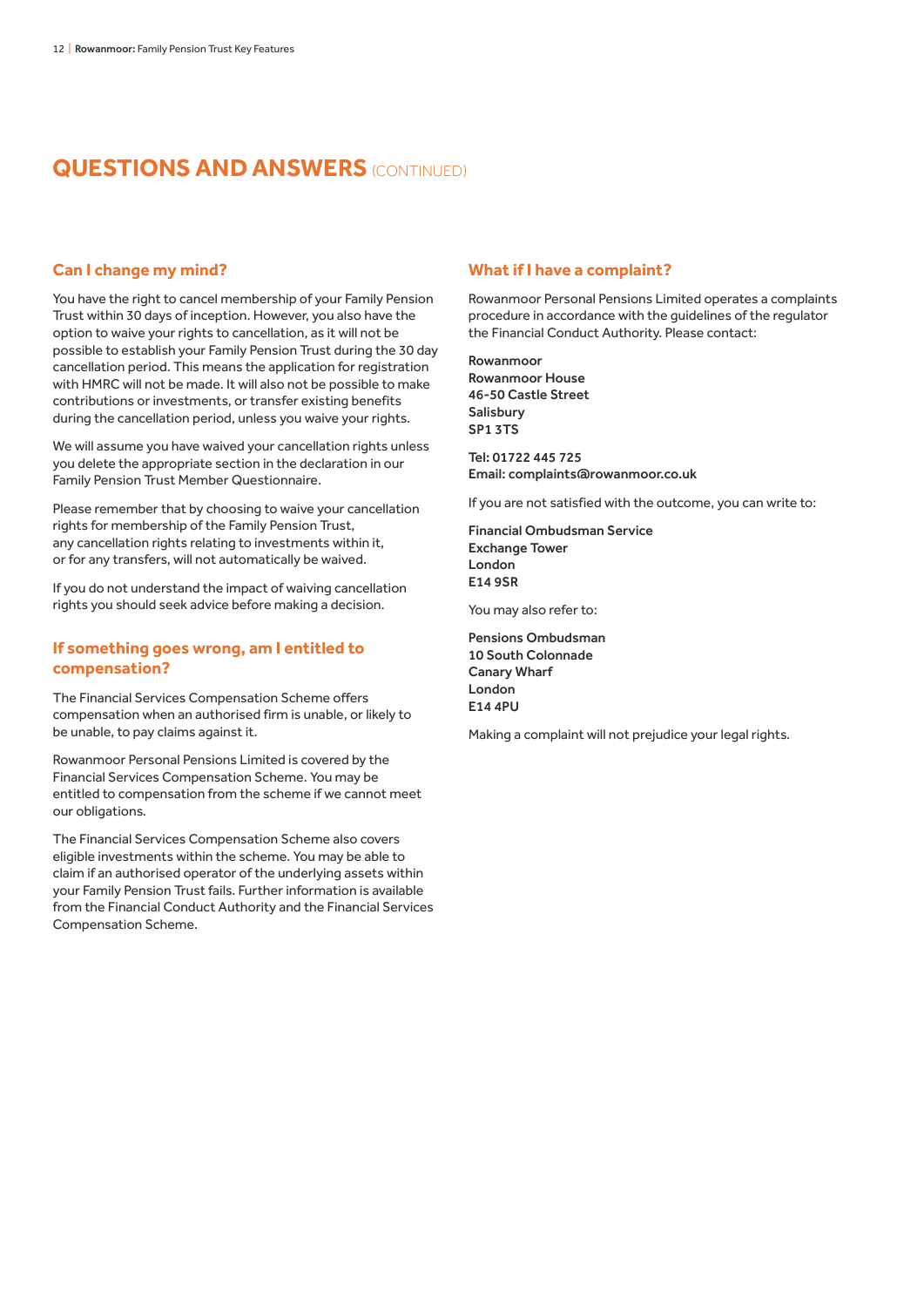# **TECHNICAL NOTE**

The information contained in this document is based on our understanding of current pension law and taxation and is correct at the time of publishing.

The Trust Deed and Rules of a Rowanmoor Family Pension Trust are governed by and construed in accordance with English Law and parties agree to submit to the exclusive jurisdiction of the English courts. All documentation is supplied in English and we will communicate with you in English.

# **NOTES**